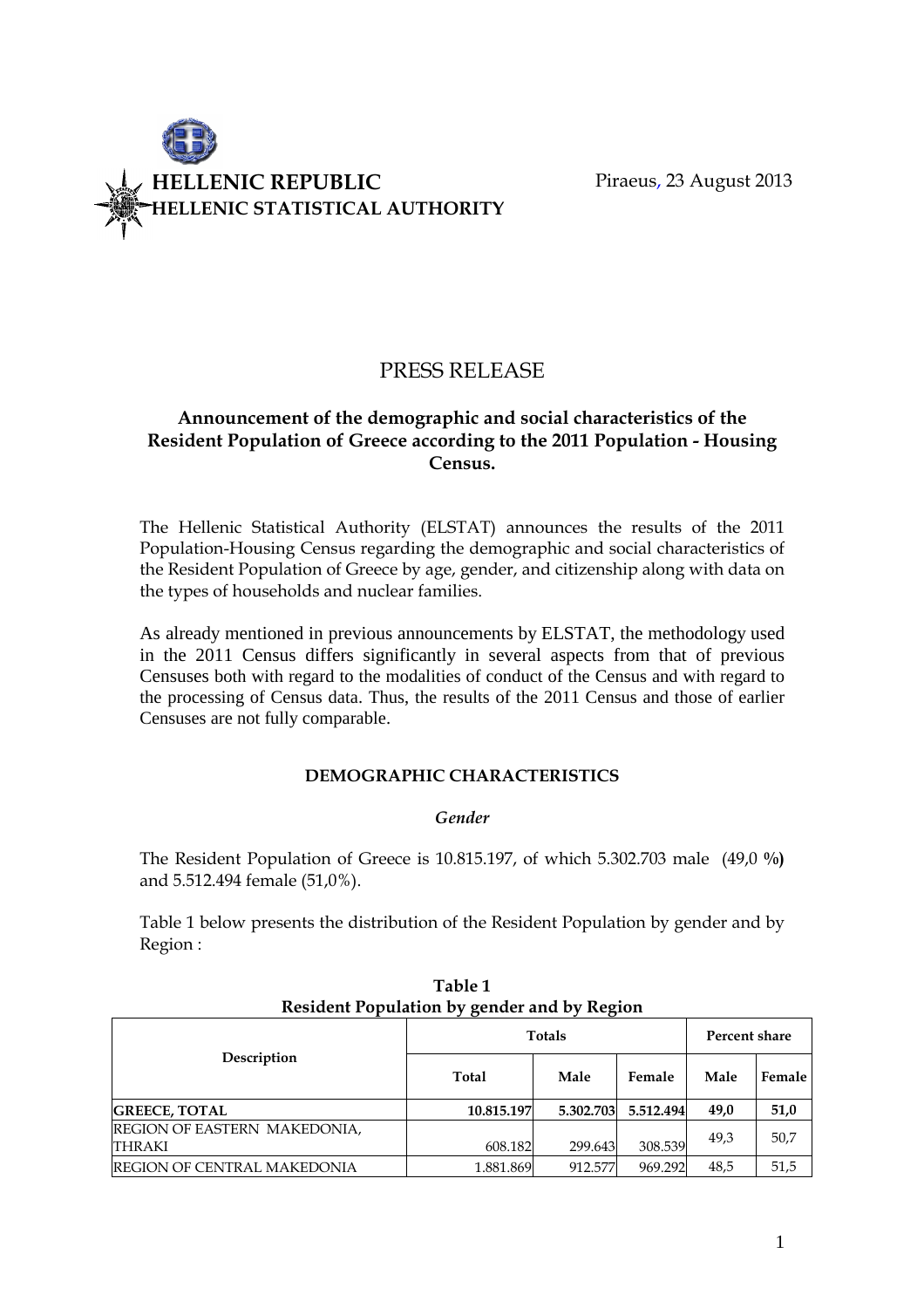| <b>REGION OF WESTERN MAKEDONIA</b> | 283.689   | 141.779   | 141.910   | 50,0 | 50,0 |
|------------------------------------|-----------|-----------|-----------|------|------|
| <b>REGION OF IPIROS</b>            | 336.856   | 165.775   | 171.081   | 49,2 | 50,8 |
| <b>REGION OF THESSALIA</b>         | 732.762   | 362.194   | 370.568   | 49,4 | 50,6 |
| <b>REGION OF CENTRAL GREECE</b>    | 547.390   | 277.475   | 269.915   | 50,7 | 49,3 |
| <b>REGION OF IONIAN ISLANDS</b>    | 207.855   | 102.400   | 105.455   | 49,3 | 50,7 |
| <b>REGION OF WESTERN GREECE</b>    | 679.796   | 339.310   | 340.486   | 49.9 | 50,1 |
| <b>REGION OF PELOPONNISSOS</b>     | 577.903   | 291.777   | 286.126   | 50,5 | 49,5 |
| <b>REGION OF ATTIKI</b>            | 3.827.624 | 1.845.279 | 1.982.345 | 48,2 | 51,8 |
| <b>REGION OF NORTHERN EGEO</b>     | 199.231   | 99.984    | 99.247    | 50,2 | 49,8 |
| <b>REGION OF SOUTHERN EGEO</b>     | 308.975   | 155.845   | 153.130   | 50,4 | 49,6 |
| <b>REGION OF KRITI</b>             | 623.065   | 308.665   | 314.400   | 49,5 | 50,5 |
|                                    |           |           |           |      |      |

Table 1 shows that the highest percentage of males (50,7%) is recorded for the Region of Central Greece, while the highest percentage of females (51,8%) is recorded for the Region of Attiki.

#### Resident Population by gender in the 10 largest Municipalities of Greece

Table 2 and Graph 1 below show the Resident Population by gender in the 10 largest Municipalities of Greece. In 9 out of the 10 largest Municipalities of the Country, females outnumber males, while in one, the Municipality of Rodos, females are fewer than males and account for 49,9% of the Resident Population. The Municipality of Thessaloniki has the highest share of females (54,3%).

|                     | <b>MUNICIPALITY</b><br>Male<br><b>Total</b> |         | Female  | Percent share |        |  |
|---------------------|---------------------------------------------|---------|---------|---------------|--------|--|
|                     |                                             |         |         | Male          | Female |  |
| <b>ATHENS</b>       | 664.046                                     | 315.210 | 348.836 | 47,5          | 52,5   |  |
| <b>THESSALONIKI</b> | 325.182                                     | 148.470 | 176.712 | 45,7          | 54,3   |  |
| <b>PATRA</b>        | 213.984                                     | 104.307 | 109.677 | 48,7          | 51,3   |  |
| <b>IRAKLIO</b>      | 173.993                                     | 85.133  | 88.860  | 48,9          | 51,1   |  |
| <b>PIREAS</b>       | 163.688                                     | 78.200  | 85.488  | 47,8          | 52,2   |  |
| <b>LARISSA</b>      | 162.591                                     | 79.762  | 82.829  | 49,1          | 50,9   |  |
| <b>VOLOS</b>        | 144.449                                     | 70.185  | 74.264  | 48,6          | 51,4   |  |
| <b>PERISTERI</b>    | 139.981                                     | 68.563  | 71.418  | 49,0          | 51,0   |  |
| <b>RODOS</b>        | 115.490                                     | 57.879  | 57.611  | 50,1          | 49,9   |  |
| <b>IOANNINA</b>     | 112.486                                     | 53.975  | 58.511  | 48,0          | 52,0   |  |

Table 2 Resident Population by gender in the 10 largest Municipalities of Greece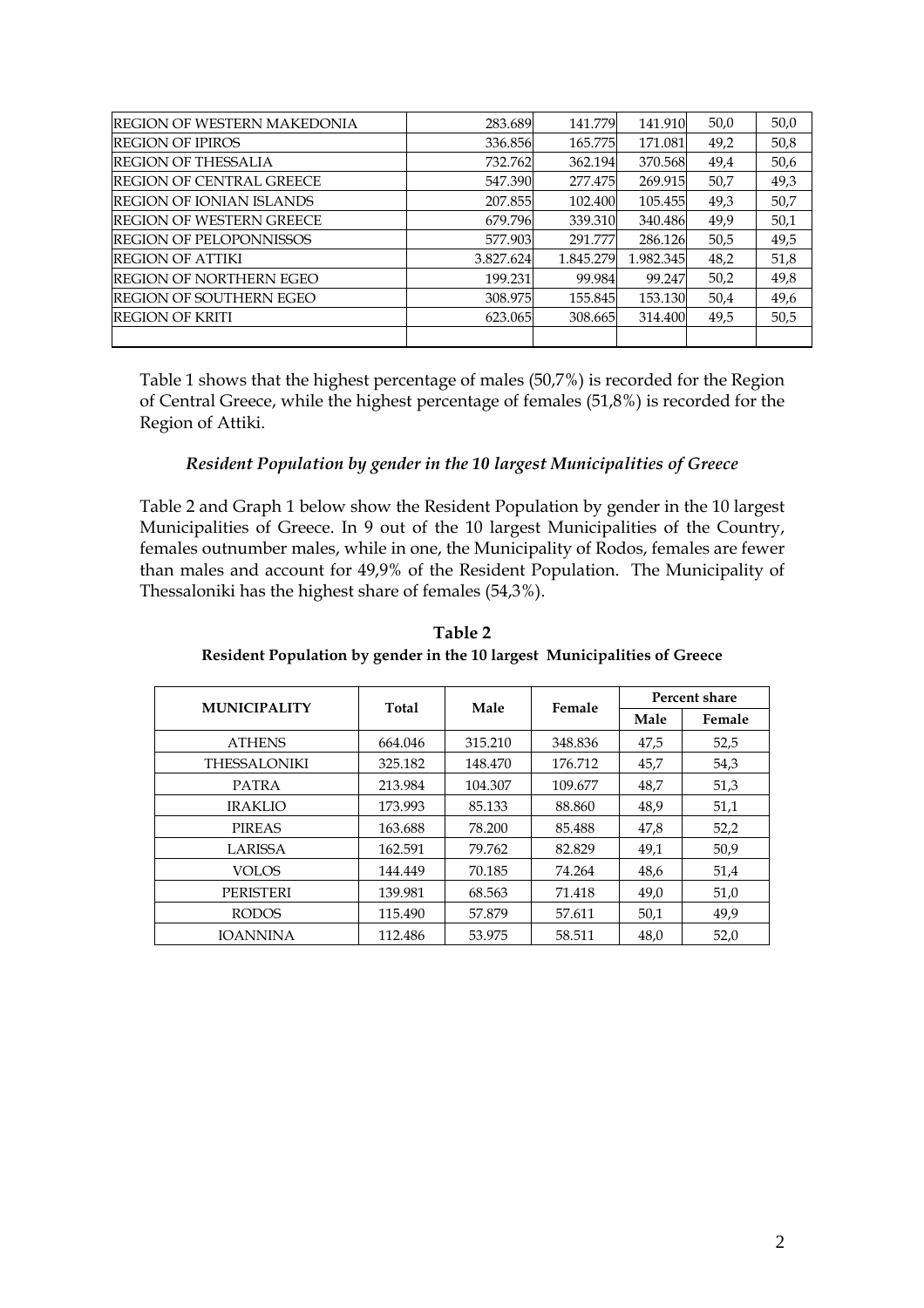

Age

Graph 2 below presents the average age of the Resident Population by Region. The highest average age (44,2 years) is recorded for the Region of Ipiros (Epirus) while the lowest average (39,8 years) is recorded for the Region of Southern Egeo (Southern Aegean).





Results show that the average age of the Resident Population of Greece is 41,9 years, with the Regional Unit of Mykonos recording the lowest average age for residents (37,0 years) and the Regional Unit of Evritania recording the highest one (49,0 years).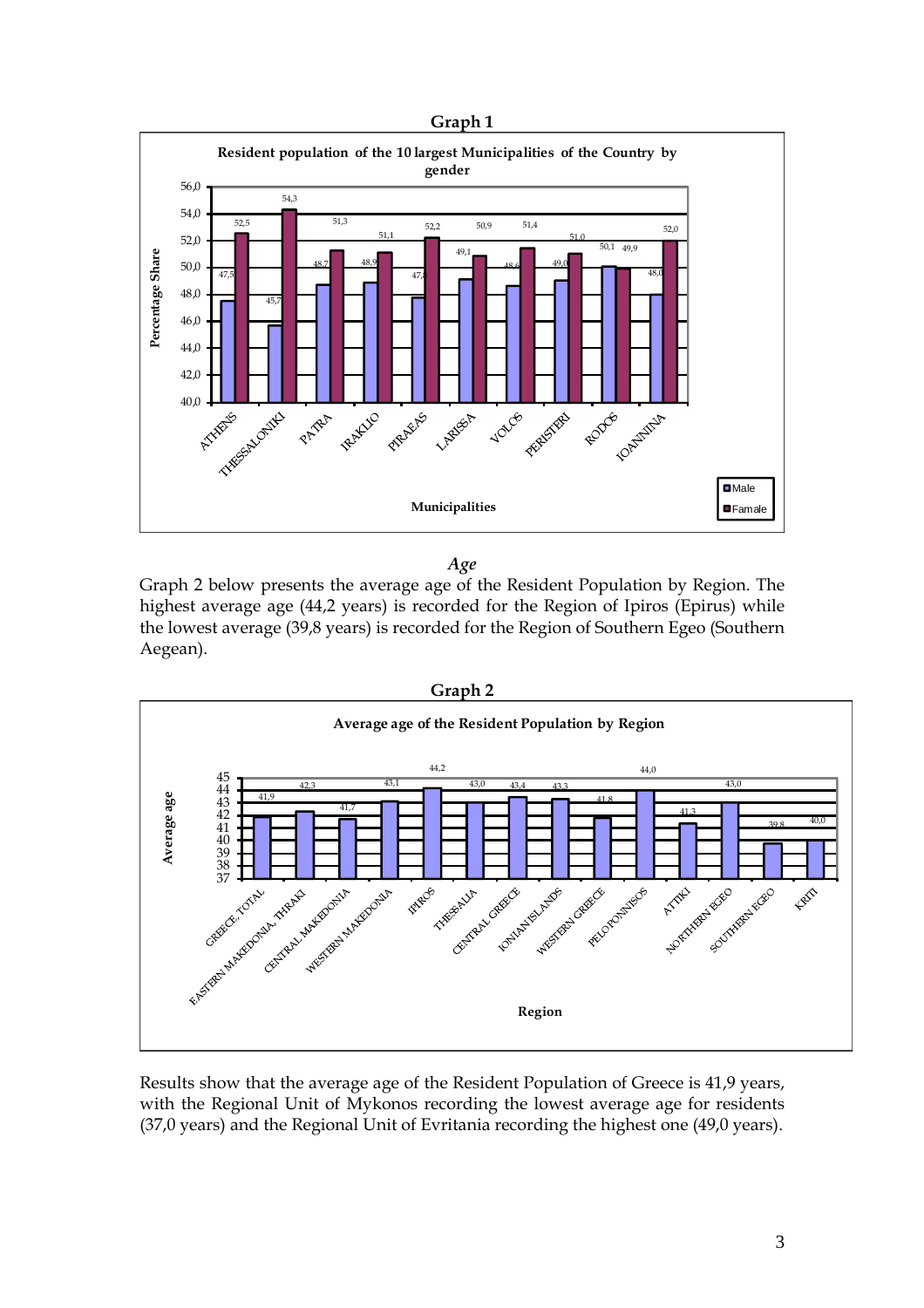

Graph 3 presents the average age of the Resident Population by Region and by rural and urban areas. It is evident that residents of rural areas on average are older than those of urban areas.

Tables 3 and 4 below present the 10 Municipalities with the highest average age and the 10 municipalities with the lowest average age, respectively. The highest average age (57,9 years) is recorded for the Municipality of Kentrika Tzoumerka of the Regional Unit of Arta, while the lowest one (35,3 years) is recorded for the Municipality of Fili of the Regional Unit of Western Attiki.

| Municipalities with the highest average age |                             |                    |  |  |  |
|---------------------------------------------|-----------------------------|--------------------|--|--|--|
| <b>REGIONAL UNIT</b>                        | <b>MUNICIPALITY</b>         | <b>AVERAGE AGE</b> |  |  |  |
| ARTA                                        | KENTRIKA TZOUMERKA          | 57,9               |  |  |  |
| <b>MILOS</b>                                | <b>KIMOLOS</b>              | 55,7               |  |  |  |
| <b>ARKADIA</b>                              | <b>GORTINIA</b>             | 54,8               |  |  |  |
| <b>KARDITSA</b>                             | <b>ARGITHEA</b>             | 54,3               |  |  |  |
| LASSITHI                                    | OROPEDIO LASITHIOU          | 54,1               |  |  |  |
| <b>IOANNINA</b>                             | <b>DODONI</b>               | 53,6               |  |  |  |
| <b>KARDITSA</b>                             | LIMNI PLASTIRA              | 53,6               |  |  |  |
| ARTA                                        | <b>GEORGIOS KARAISKAKIS</b> | 53,3               |  |  |  |
| <b>EVRITANIA</b>                            | AGRAFA                      | 53,3               |  |  |  |
| LEFKADA                                     | <b>MEGANISI</b>             | 52,9               |  |  |  |

Table 3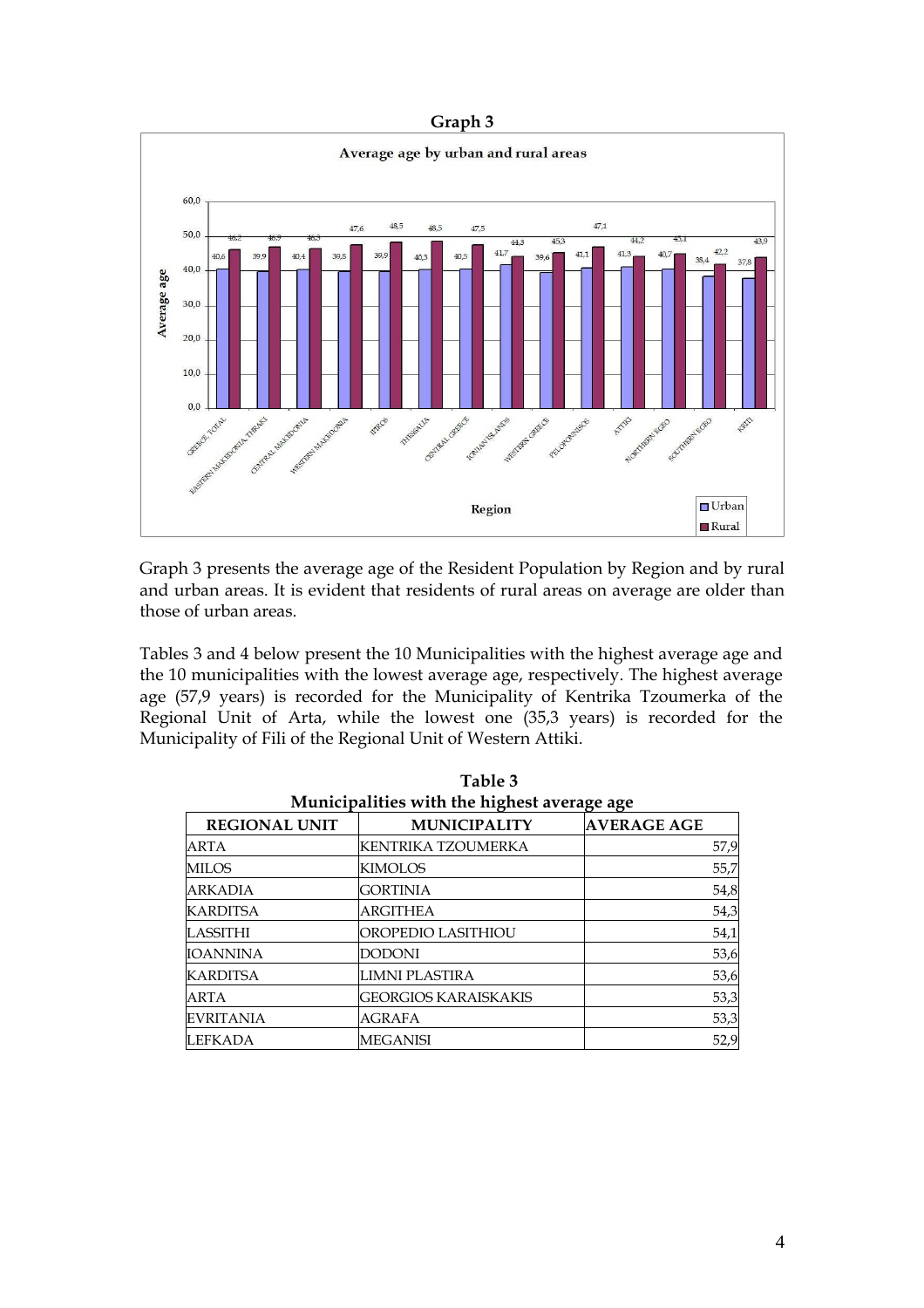| Table 4<br>Municipalities with the lowest average age |                     |                    |  |  |  |
|-------------------------------------------------------|---------------------|--------------------|--|--|--|
| <b>REGIONAL UNIT</b>                                  | <b>MUNICIPALITY</b> | <b>AVERAGE AGE</b> |  |  |  |
| WESTERN ATTIKI                                        | FILI.               | 35,3               |  |  |  |
| WESTERN ATTIKI                                        | <b>ASPROPIRGOS</b>  | 35,9               |  |  |  |
| THESSALONIKI                                          | KORDELIO-EVOSMOS    | 35,9               |  |  |  |
| <b>RETHYMNO</b>                                       | <b>RETHYMNO</b>     | 36,2               |  |  |  |
| <b>EASTERN ATTIKI</b>                                 | <b>ACHARNAI</b>     | 36,8               |  |  |  |
| THESSALONIKI                                          | ORAIOKASTRO         | 36,9               |  |  |  |
| KO                                                    | KО                  | 36,9               |  |  |  |
| XANTHI                                                | XANTHI              | 36,9               |  |  |  |
| <b>MYKONOS</b>                                        | <b>MYKONOS</b>      | 37,0               |  |  |  |
| THIRA                                                 | THIRA               | 37,0               |  |  |  |

Graph 4 below provides the age pyramid of the Resident Population of Greece shown by gender, using five-year age groups:



Graph 4 **Age groups: population and percent share by gender**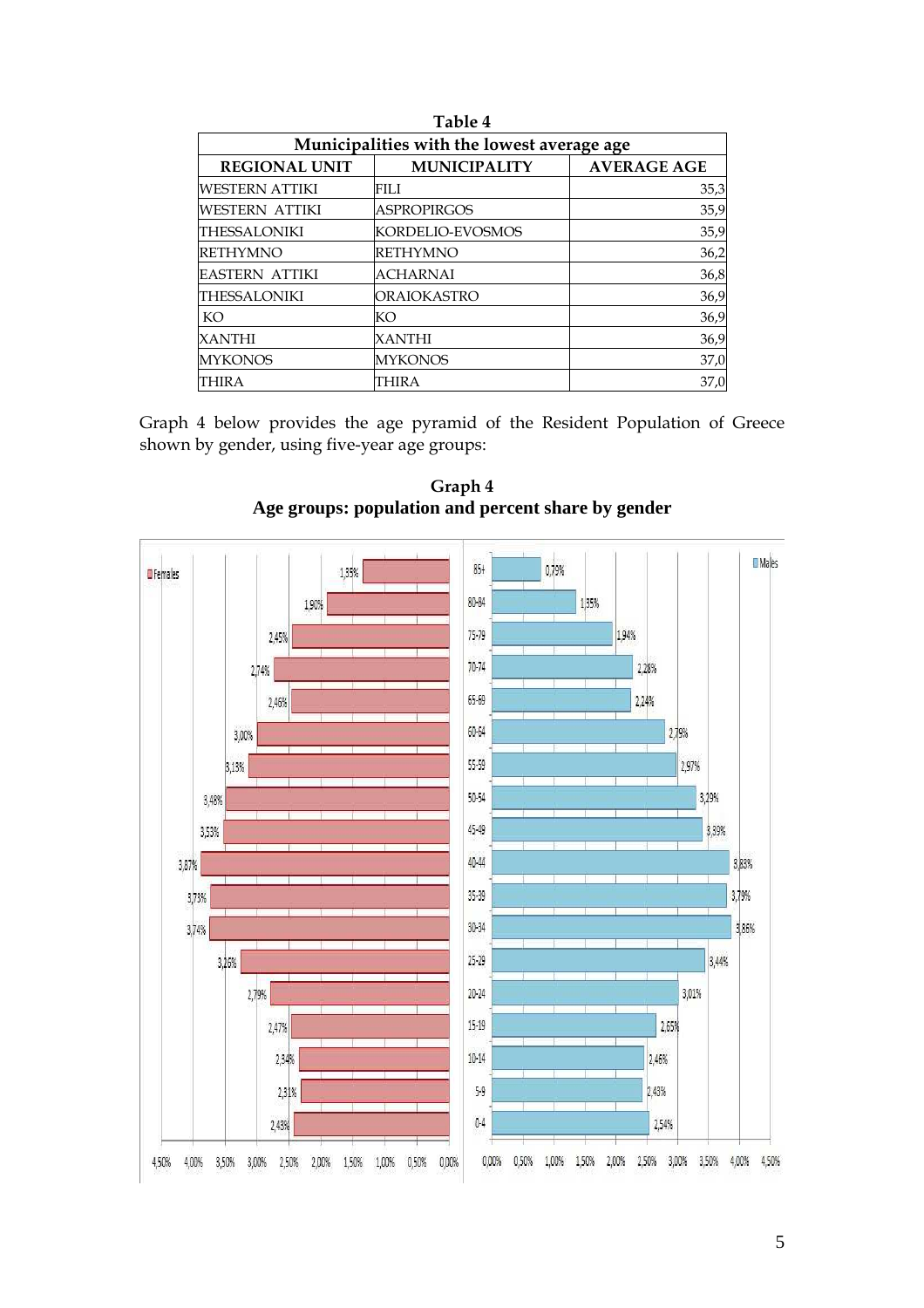#### Marital Status

Table 5 below presents the distribution of the Resident Population by age group and by marital status.

| Age groups   | Total      | Single    | Married   | Widowed  | Divorced | Under registered<br>partnership | Separated | partnership<br>Widowed from<br>registered | registered partnership<br>Divorced from |
|--------------|------------|-----------|-----------|----------|----------|---------------------------------|-----------|-------------------------------------------|-----------------------------------------|
|              |            |           |           |          |          |                                 |           |                                           |                                         |
| <b>Total</b> | 10.815.197 | 4.227.033 | 5.364.221 | 820.392  | 331.653  | 1.763                           | 69.725    | 78                                        | 332                                     |
| $0 - 14$     | 1.569.089  | 1.568.836 | 250       | $\Omega$ |          |                                 |           | 0                                         | $\theta$                                |
| 15-19        | 553.225    | 546.361   | 6.431     | 25       | 269      | 42                              | 89        | 5                                         | 3                                       |
| $20 - 29$    | 1.350.773  | 1.088.552 | 249.234   | 938      | 7.493    | 392                             | 4.107     | 16                                        | 41                                      |
| $30 - 39$    | 1.635.129  | 564.087   | 1.001.005 | 6.185    | 49.604   | 513                             | 13.640    | 16                                        | 79                                      |
| $40 - 49$    | 1.580.906  | 229.180   | 1.201.657 | 23.822   | 103.708  | 441                             | 21.954    | 20                                        | 124                                     |
| $50 - 59$    | 1.391.713  | 107.179   | 1.107.005 | 67.820   | 92.064   | 241                             | 17.324    | 18                                        | 62                                      |
| $60 - 69$    | 1.133.921  | 57.880    | 879.777   | 138.435  | 49.029   | 97                              | 8.678     | 2                                         | 23                                      |
| $70 - 79$    | 1.017.163  | 41.577    | 671.883   | 277.371  | 23.022   | 28                              | 3.281     |                                           | $\overline{0}$                          |
| $80 +$       | 583.278    | 23.381    | 246.979   | 305.796  | 6.462    | 8                               | 652       | $\boldsymbol{0}$                          | $\overline{0}$                          |

Table 5 Resident population by age group and by marital status

Graph 5 below provides the distribution of the Resident Population by gender and by marital status. It shows that 50,3% of Greece's population is legally married (married, under registered partnership, separated), while 39,0% of the population of the Country is single, with single males (at 21,5% of total population) being significantly more numerous than single females.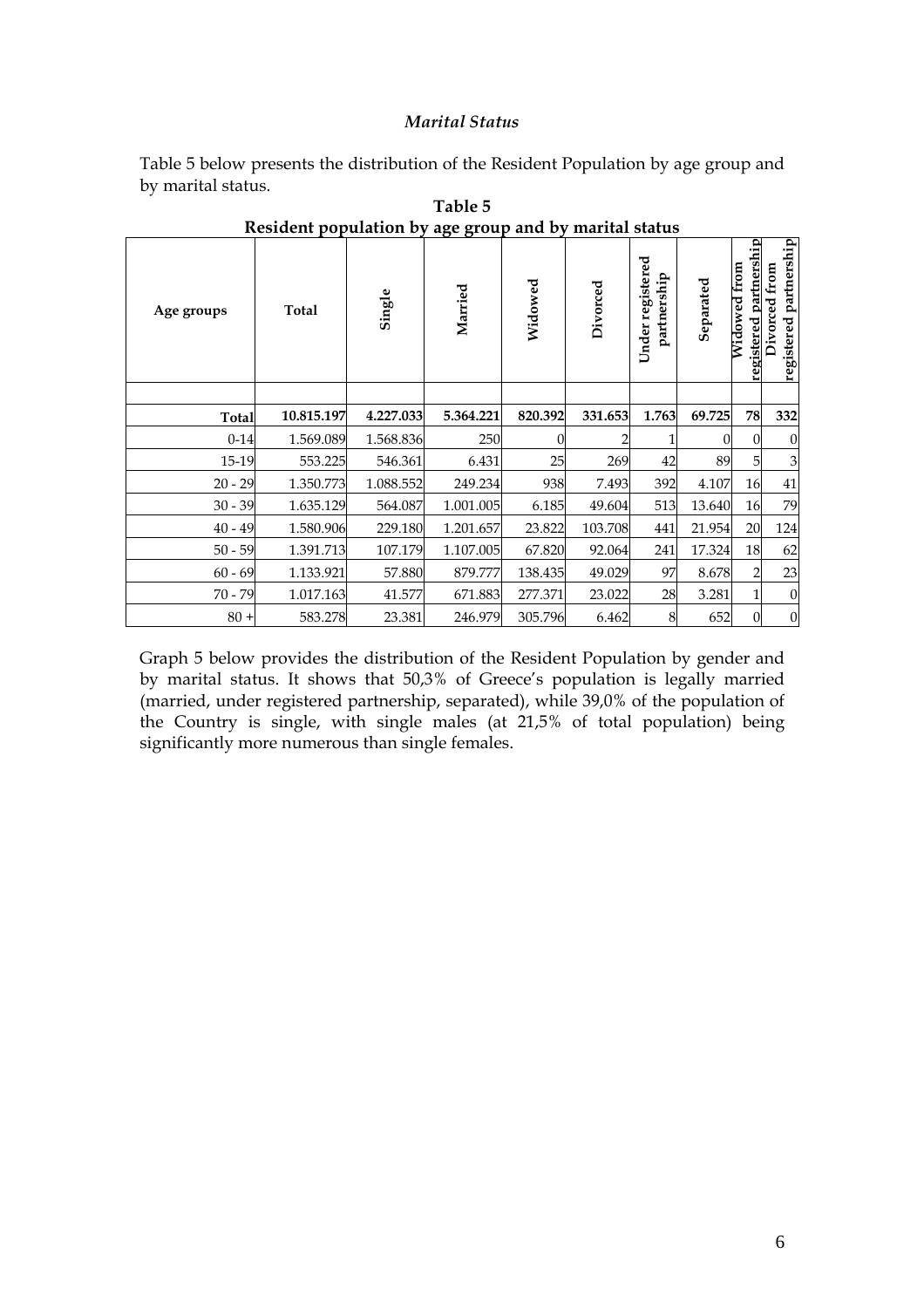Graph 5



#### **Citizenship**

Graph 6 below provides the composition of the Resident Population of Greece by citizenship. According to the results of the Census, 9.903.268 people have Greek citizenship, 199.101 people are citizens of other EU countries, 708.003 people are citizens of other countries and 4.825 people are without citizenship or have no specified citizenship.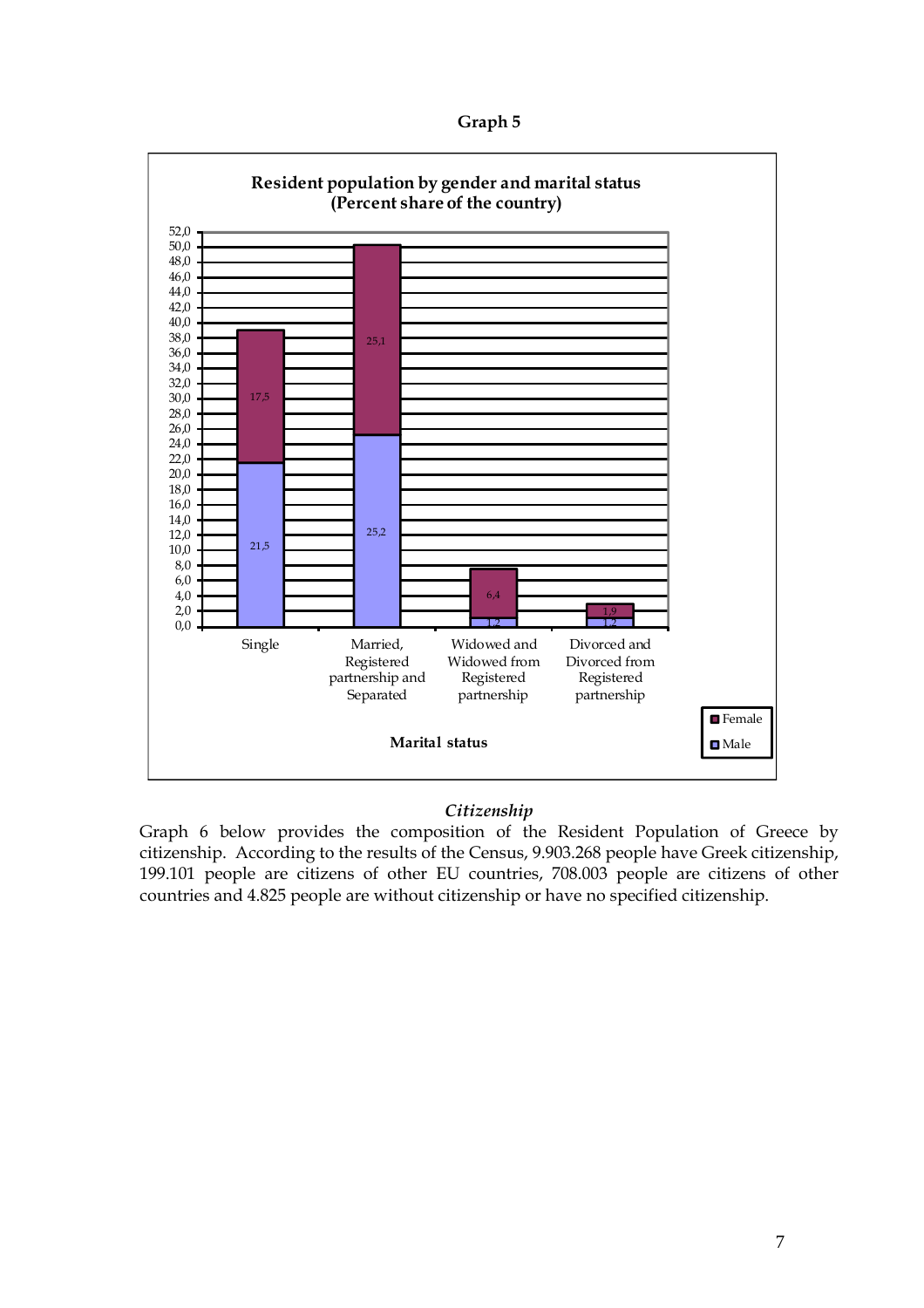

During the Census, the total number of permanent residents of Greece with foreign citizenship and of residents with unknown or undefined citizenship was 911929. Graph 7 below presents the percent share of each of the 16 main citizenships among foreign citizenships of people residing in Greece. The largest share of foreign citizens resident in Greece (52,7%) has Albanian citizenship, followed by 8,3% with Bulgarian citizenship, 5,1% with Romanian citizenship, 3,7% with Pakistani citizenship, and 3,0% with Georgian citizenship.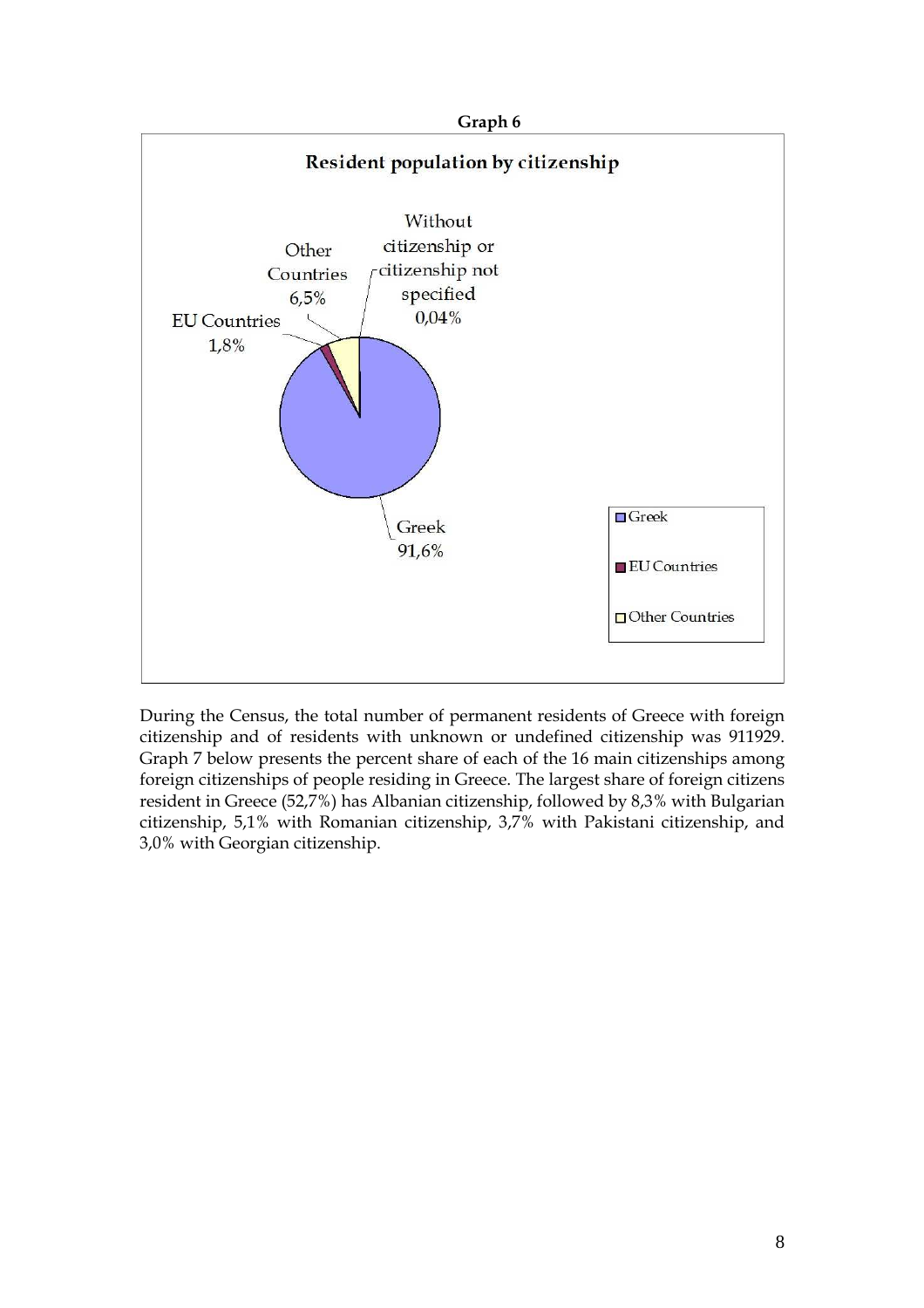

Graph 7 Resident population with foreign citizenship

The graph that follows shows the distribution of residents with foreign citizenship between urban and rural areas. Residents having one of the 16 main foreign citizenships (excluding that of the United Kingdom) reside to a larger extent in urban areas.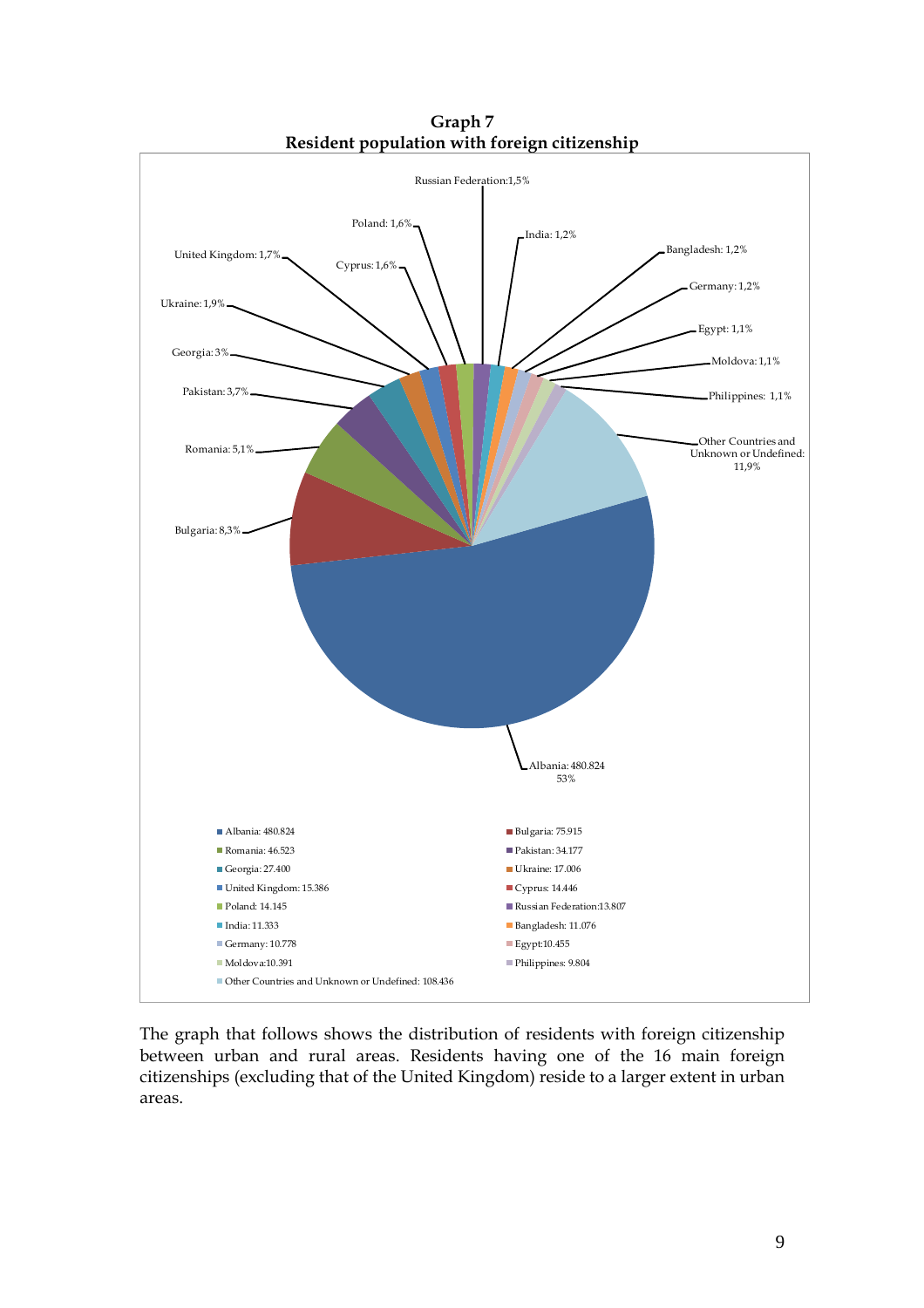

## HOUSEHOLD DATA

Table 6 below shows that the number of households in Greece comes to 4.134.157, of which 1.061.471 are one person households , 1.218.356 are two persons households, 817.842 are three person households, 726.469 are four person households, 209.545 are five person households, 68.595 are six person households, 20.272 are seven person households, 7.510 are eight person housholds, 1.881 are nine person households and 2.216 are households of more than ten persons. One person households and two person households constitute 55,2% of the total number of households. The distribution of households by size is shown in Graph 9.

| Total number of |   |            |               |
|-----------------|---|------------|---------------|
| households      |   | 4.134.157  |               |
| Persons         |   | Households | Percent share |
|                 |   | 1.061.471  | 25,7          |
|                 |   | 1.218.356  | 29,5          |
|                 | З | 817.842    | 19,8          |
|                 |   | 726.469    | 17,6          |
|                 | 5 | 209.545    | 5,1           |
|                 | n | 68.595     | 1,7           |
|                 | 7 | 20.272     | 0,5           |
|                 | 8 | 7.510      | 0,2           |
|                 | g | 1.881      | 0,0           |
| 10 and over     |   | 2.216      | 0,1           |

| Table 6 |  |
|---------|--|
|         |  |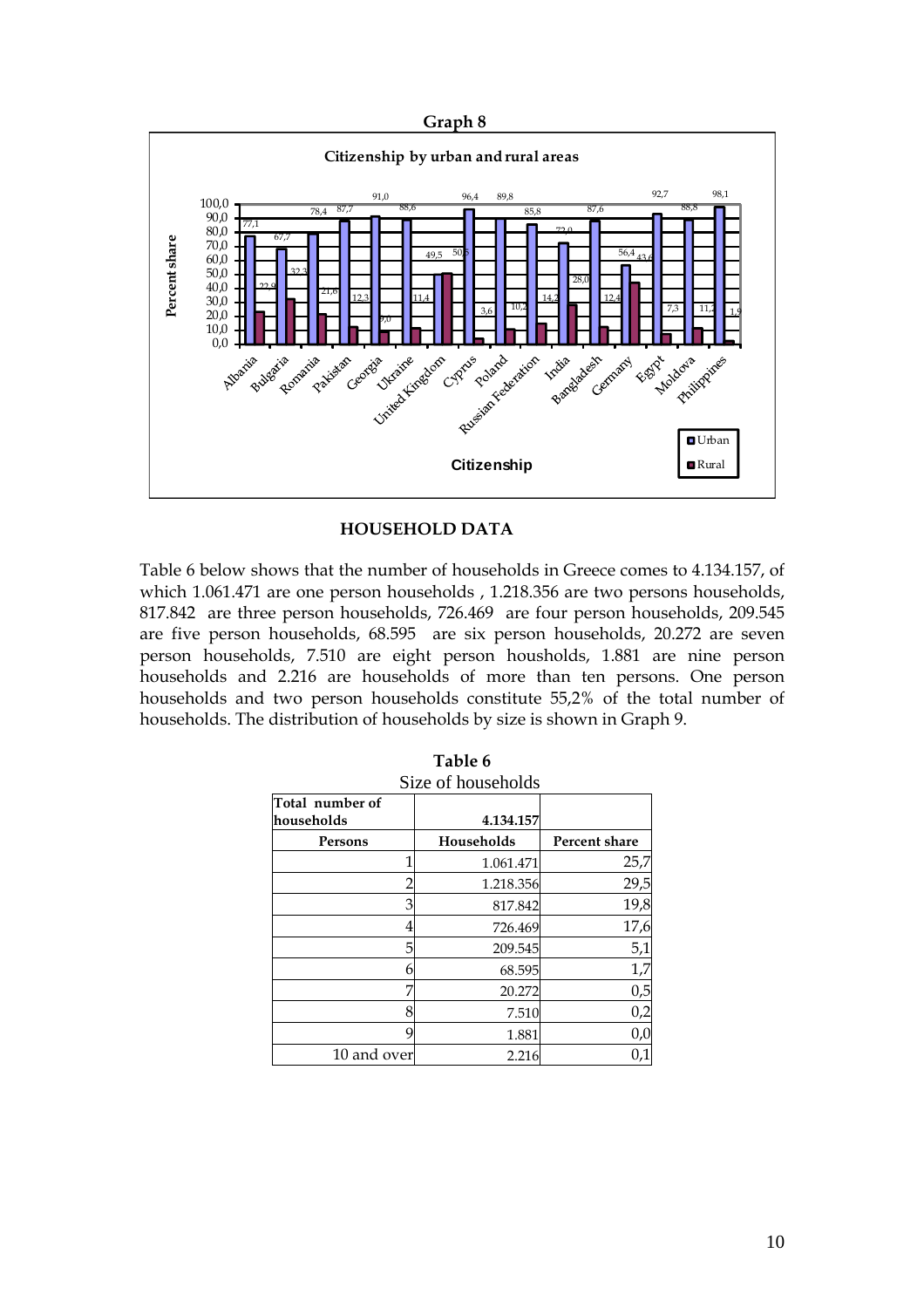



The average size of households in Greece comes to 2,6 persons with the largest average size of household recorded for the Regional Unit of the Western Sector of Athens (3,0 persons) and the smallest average size of household recorded for the Regional Unit of the Central Sector of Athens (2,0 persons).

Graph 10 that follows reveals the average size of households by Region and by urban/rural areas. It is noted that the average size of households is larger in rural areas across Regions, with the exception of the Region of Central Greece and the Region of Southern Egeo (Southern Aegean) were the reverse is observed.

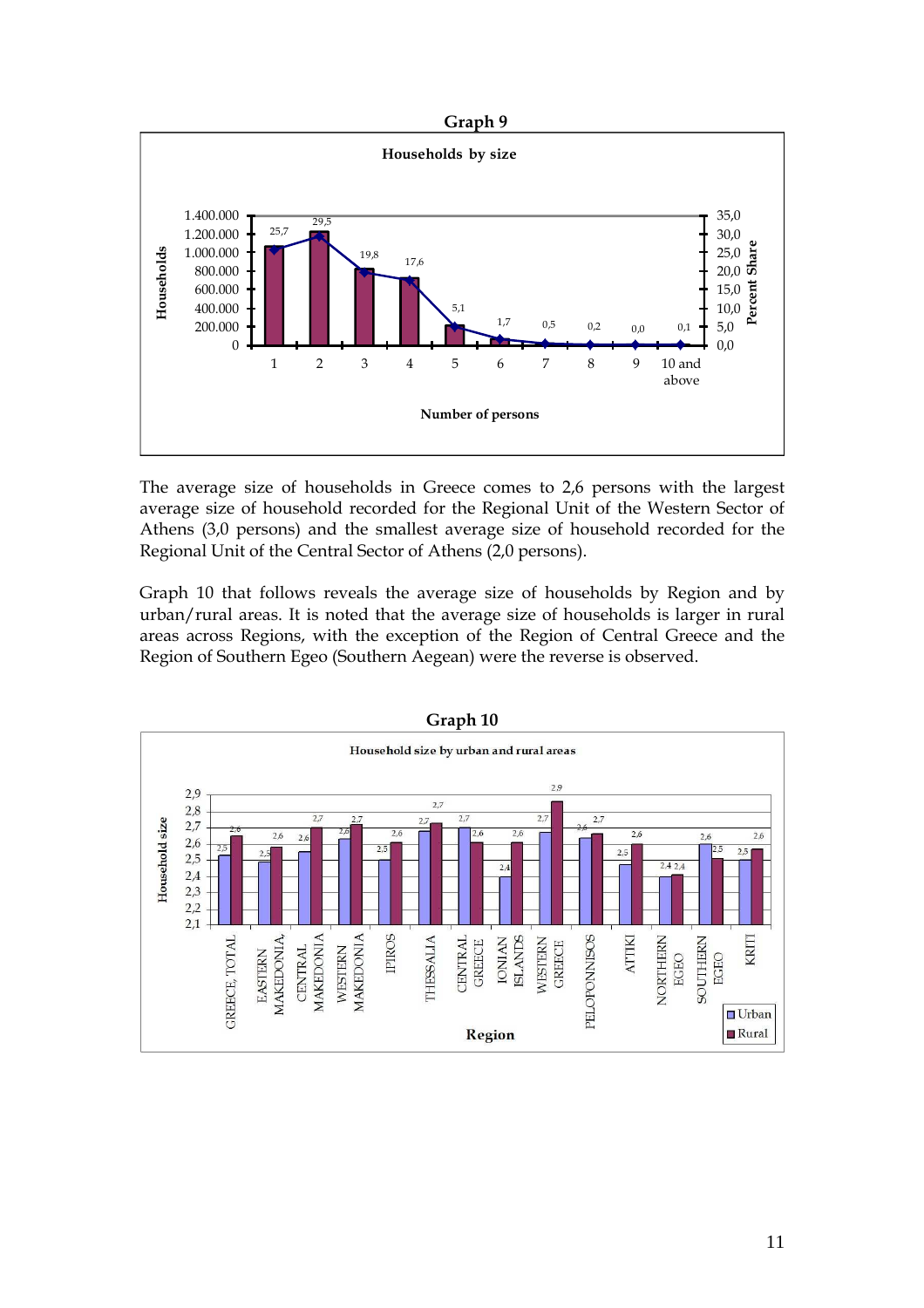|                      | Total of<br>households            |           |         |           | Number of members age 65 and over |       |               | Total of                                  |
|----------------------|-----------------------------------|-----------|---------|-----------|-----------------------------------|-------|---------------|-------------------------------------------|
|                      | and members<br>age 65 and<br>over |           |         | 2         | 3                                 | 4     | 5 and<br>over | households<br>and all of their<br>members |
| <b>GREECE, TOTAL</b> |                                   |           |         |           |                                   |       |               |                                           |
| Households           | 4.134.157                         | 2.613.406 | 989.288 | 520.315   | 10.443                            | 624   | 81            | 4.134.157                                 |
| <b>Members</b>       | 2.064.178                         |           | 989.288 | 1.040.630 | 31.329                            | 2.496 | 435           | 10.562.667                                |

Table 7 Households and their members, age 65 and over

NOTE: A household is defined as the total number of persons residing in a dwelling— conventional or not—irrespective of whether they are relatives or not.

#### DATA ON NUCLEAR FAMILIES

The total number of nuclear families in Greece comes to 3.021.133, of which 913.204 are married couples with no children living within the same household, 1.570.269 are married couples with children in the same household, 61.630 are cohabitants with no children living in the same household, 12.317 are cohabitants with children, 74.421 are single parent families—father with child/children and 389.292 single parent families—mother with child/children. Graph 11 below shows the distribution of nuclear families by type.

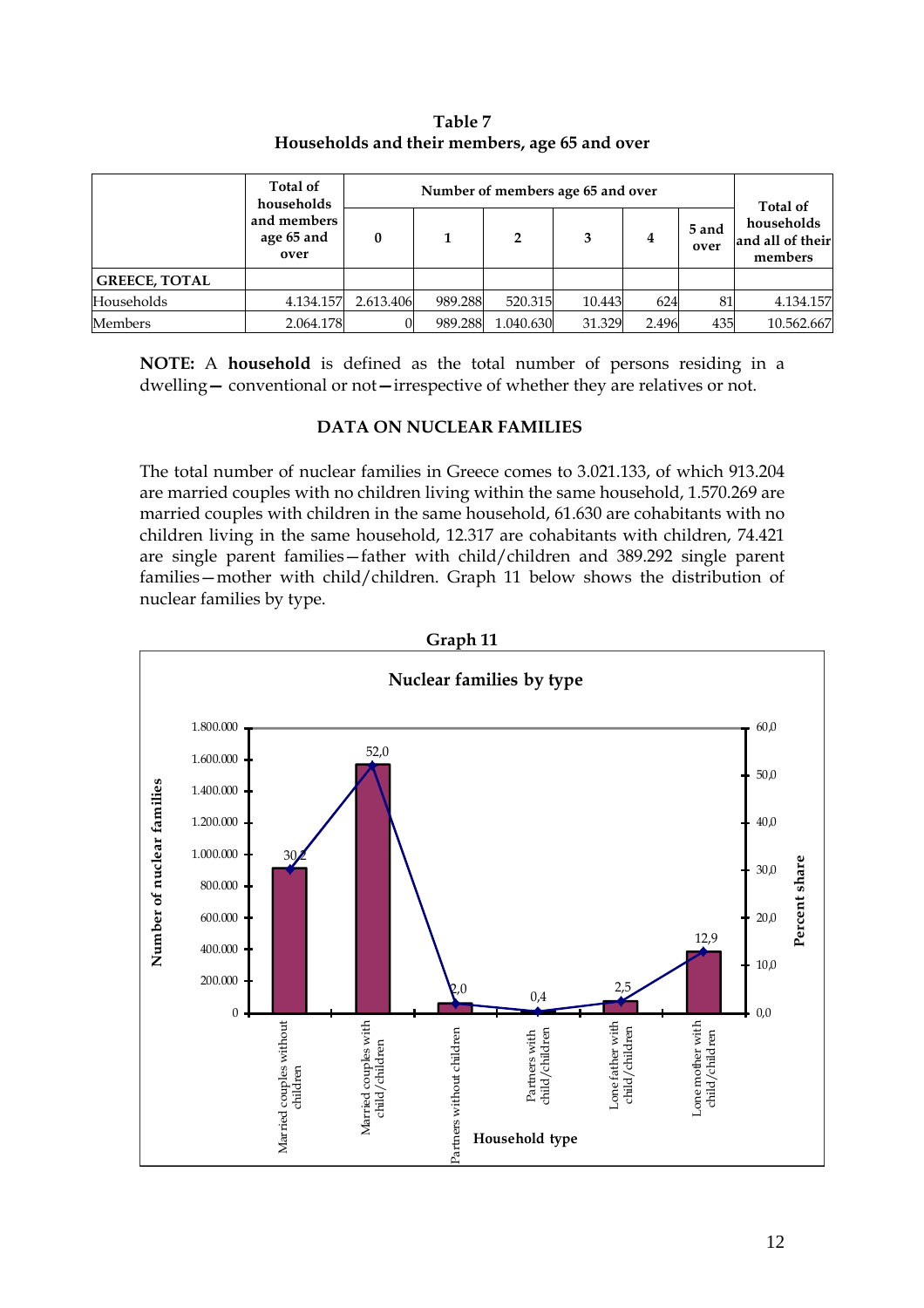NOTE: The Census recorded the permanent residents per household. In case the child of a couple was not living in the household, it has not been enumerated as part of the household.

Table 8 Nuclear families in private households by type of nuclear family with or without any children under 6 years old

|                                                                       |                            | Total                                    | Percent                    |                                             |  |
|-----------------------------------------------------------------------|----------------------------|------------------------------------------|----------------------------|---------------------------------------------|--|
| Type of nuclear family with or without children<br>under 6 years old  | <b>Nuclear</b><br>families | Children<br>within the<br>nuclear family | <b>Nuclear</b><br>families | Children<br>within the<br>nuclear<br>family |  |
| <b>GREECE, TOTAL</b>                                                  | 3.021.133                  | 3.284.197                                | 100,0                      | 100,0                                       |  |
| Married couples with one or more children under the<br>age of 6 years | 446.042                    | 795.016                                  | 14,8                       | 24,2                                        |  |
| Cohabitant couples with one or more children under<br>the age of 6    | 5.854                      | 9.920                                    | 0,2                        | 0,3                                         |  |
| Lone father with one or more children under the age<br>of 6           | 6.745                      | 10.749                                   | 0,2                        | 0,3                                         |  |
| Lone mother with one or more children under the age<br>of 6           | 27.979                     | 43.128                                   | 0,9                        | 1,3                                         |  |
| Nuclear families with no children under the age of 6                  | 2.534.513                  | 2.425.384                                | 83,9                       | 73,9                                        |  |

NOTE: A nuclear family is defined as two or more persons who live in the same household and who are related as husband and wife, as cohabiting partners, or as a parent and child. Thus, a nuclear family comprises a couple without children, or a couple with one or more children, or a lone parent with one or more children. Two persons are considered a cohabitant couple when they are usually living in the same household, are not married, and they report a relationship equivalent to marriage. Child refers to a blood, step or adopted son or daughter (regardless of age or marital status) who has usual residence in the household of one of the parents and who has no partner or own child(ren) in the same household.

More analytical results related to age, gender, citizenship and to other household and nuclear family data of the Resident Population for various administrative divisions of the country, presented so as to protect the statistical confidentiality of the data collected, are available on ELSTAT's website, at:

http://www.statistics.gr/portal/page/portal/ESYE/PAGE-cencus2011tables

## Statistical Confidentiality

Publication of Census results is done in such a way that the identity of individuals or households cannot be revealed either directly or indirectly. This is applied to the administrative divisions of the Country, where there is a chance of a person or household being identified from the published tables, by publishing tables that do not contain cells with the values 1 or 2 (that is, one or two observations). Statistical confidentiality is mainly achieved through the grouping of Municipal Units,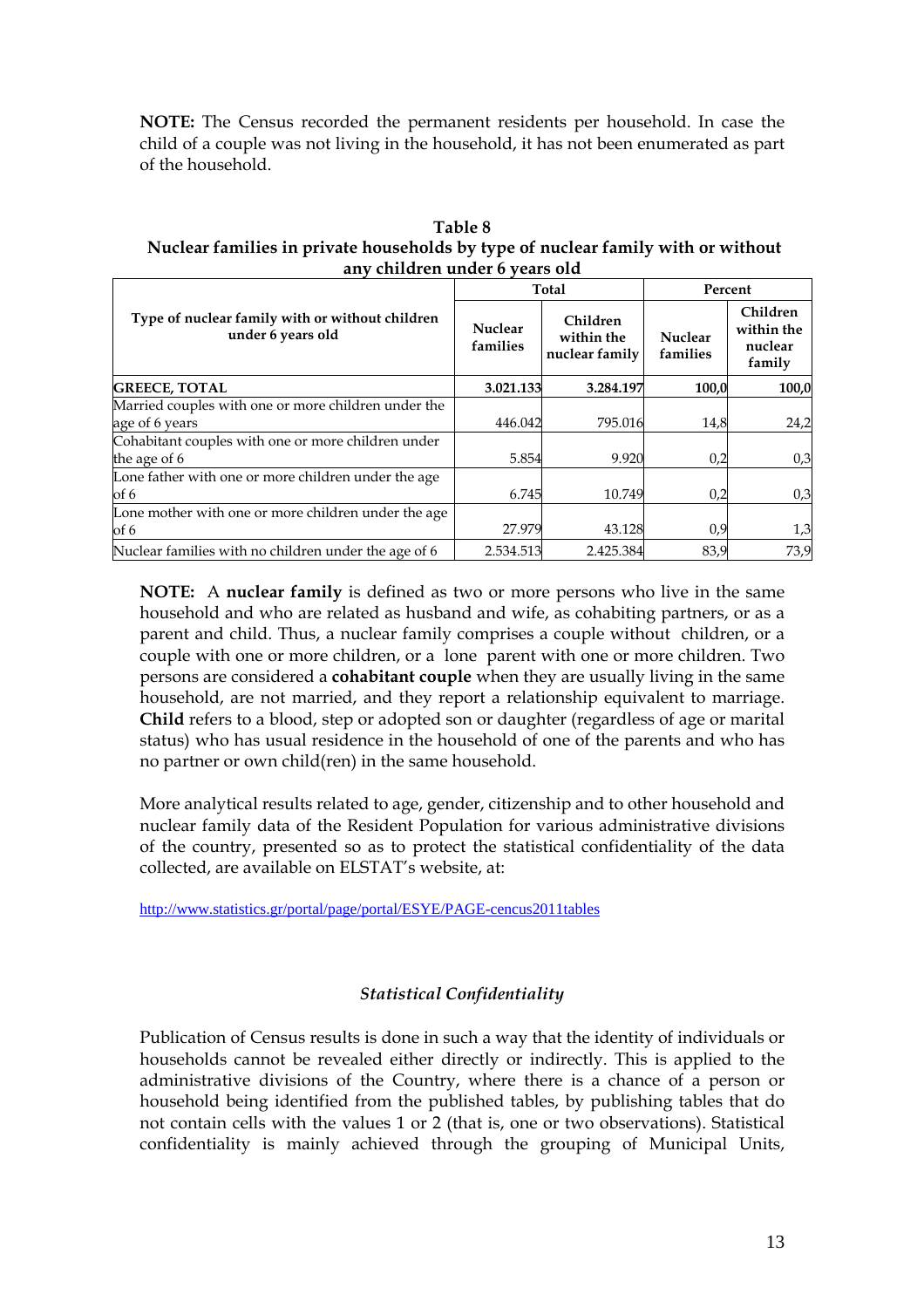Municipalities and Regional Units, as well as the grouping of variables. In certain cases, hiding of specific cells in published tables is also applied.

Statistical confidentiality is guaranteed in both Greek and European legislation and is fully in line with Principle 5 of the European Statistics Code of Practice1.

## POST ENUMERATION SURVEY RESULTS

In order to assess the completeness and the quality of the information collected by the 2011 Population-Housing Census, a Post Enumeration Survey was completed by ELSTAT. The Post Enumeration Survey is conducted to assess the completeness and quality of the data of the Census, and its main goal is to estimate the number of people and households that were not enumerated by the Census. The Post Enumeration Survey was conducted shortly after the 2011 Census (June 2011) on a large and representative sample of 19.380 dwellings from around the country, with a view to assessing the exhaustiveness and quality of the 2011 Population Census data, including at geographic/administrative levels below that of the country as a whole. In total, 28.195 individuals were surveyed. It is to be noted that a post enumeration survey was not used for the previous Census (2001).

The Post Enumeration Survey records were matched to those from the 2011 Census, in order to detect persons that were not enumerated as well as erroneous inclusions of persons in the Census. In particular, estimations of the population in the sample areas were produced from the outcome of the above matching using statistical techniques (Dual System Estimation)2. Subsequently, the net coverage error rate referring to the Resident Population was calculated, which shows the overestimation or underestimation rate of the size of the population along with its sub-groups.

The results of the Post Enumeration Survey point to an underestimation of the Resident Population (net coverage error rate) of 2,83% for the Country as a whole, is consistent with quality targets for Population Censuses. Put differently, for every 10.000 individuals of the Resident Population, the Census enumerated 9.717 of them.

In the Tables that follow the net coverage error rate is presented : a) by Region, b) by gender, c) by age group, d) by degree of urbanization and e) by nationals and foreign citizens in order to record the nonenumerated population in more detail.

 1 http://epp.eurostat.ec.europa.eu/cache/ITY\_OFFPUB/KS-32-11-955/EN/KS-32-11-955-EN.PDF

<sup>&</sup>lt;sup>2</sup> Post Enumeration Surveys: Operational guidelines, United Nations Secretariat, Statistical Division, 2010 http://unstats.un.org/unsd/demographic/standmeth/handbooks/Manual\_PESen.pdf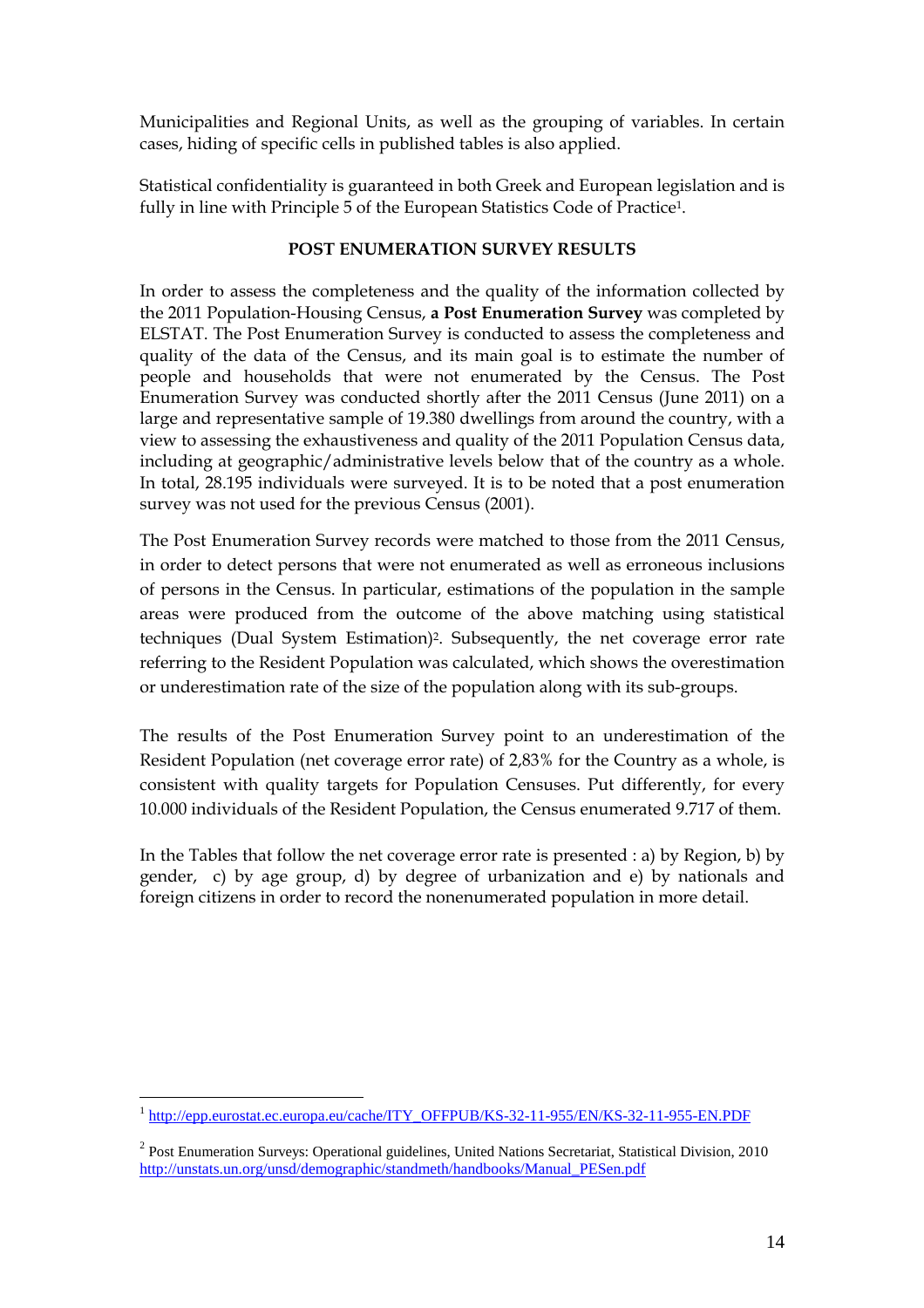a) Net coverage error rate by Region

| <b>REGION</b>             | <b>Net Coverage</b><br>Error Rate $(\%$ |
|---------------------------|-----------------------------------------|
| Eastern Makedonia, Thraki | 1,18                                    |
| Central Makedonia         | 2,25                                    |
| Western Makedonia         | 1,11                                    |
| Ipiros                    | 3,19                                    |
| Thessalia                 | 2,06                                    |
| Ionian Islands            | 1,18                                    |
| <b>Western Greece</b>     | 1,43                                    |
| <b>Central Greece</b>     | 2,70                                    |
| Attiki                    | 3,94                                    |
| Peloponnissos             | 2,46                                    |
| Northern Egeo             | 2,15                                    |
| Southern Egeo             | 7,90                                    |
| Kriti                     | 0,85                                    |
| Greece, Total             | 2,83                                    |

In the above table it is shown that the highest coverage error rate was recorded for the Region of Southern Egeo (7,90%), while the lowest was recorded for the Region of Kriti (0,85%).

b) Net coverage error rate by gender

| Gender | <b>Net Coverage</b><br>Error Rate $(\%$ |
|--------|-----------------------------------------|
| Male   | 2.8                                     |
| Female | 2.78                                    |
| Total  |                                         |

From the above table it is clear that the coverage error rate for males (2,87%) is slightly higher than the respective rate for females (2,78%). More specifically, for every 10.000 males of the Resident Population, the Census enumerated 9.713 of them, while for every 10.000 females of the Resident Population the Census enumerated 9.722 of them.

c) Net coverage error rate by five-year age groups

|            | <b>Net Coverage</b><br>Error Rate $(\%)$ |      |        |
|------------|------------------------------------------|------|--------|
| Age groups | <b>Total</b>                             | Male | Female |
| 0-4        | 3,69                                     | 3,84 | 3,54   |
| $5-9$      | 2,99                                     | 2,53 | 3,50   |
| 10-14      | 3,54                                     | 3,67 | 3,40   |
| 15-19      | 2.50                                     |      | 4,17   |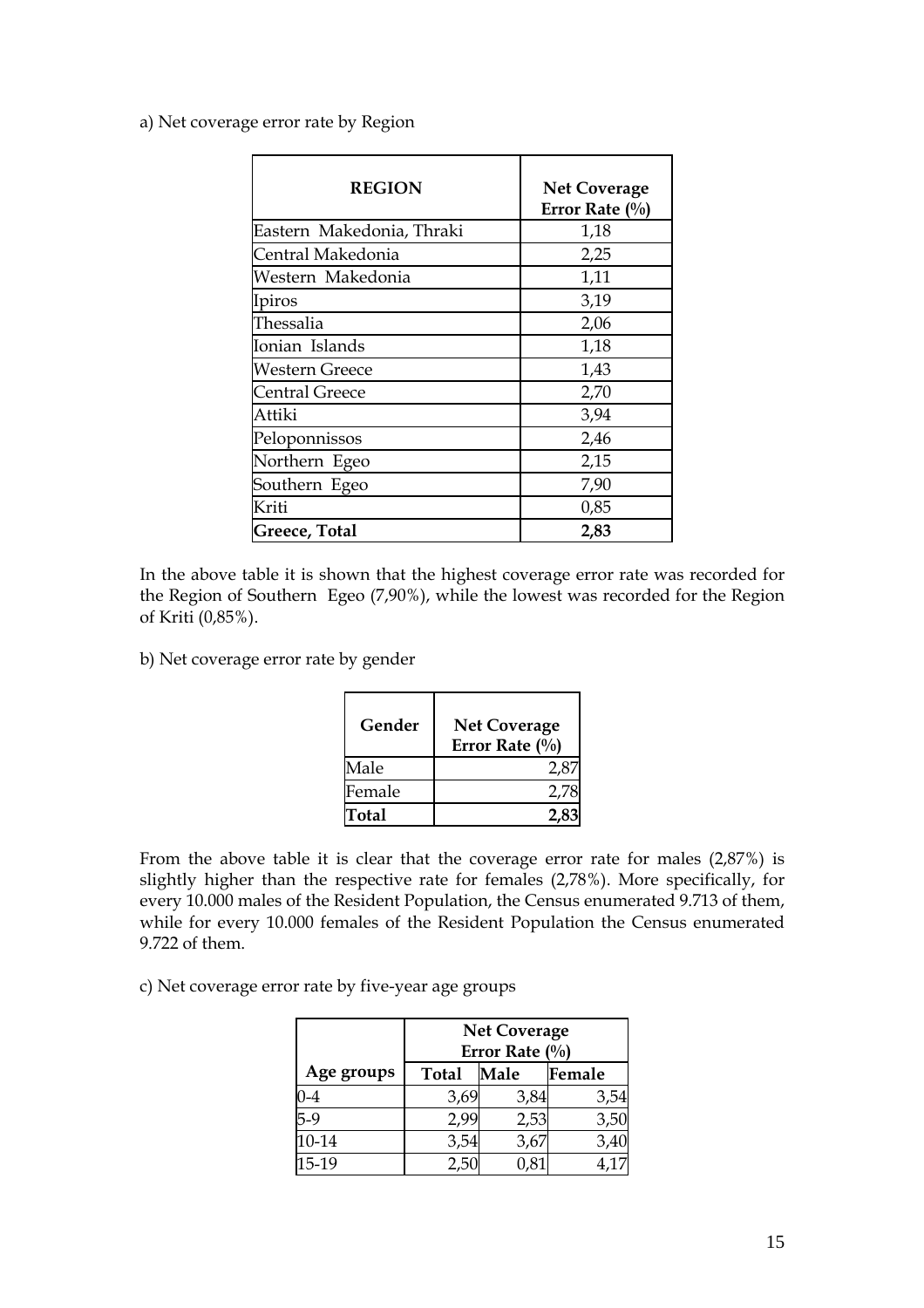| $20 - 24$    | 1,86 | 0,89 | 2,93 |
|--------------|------|------|------|
| 25-29        | 3,19 | 4,41 | 2,03 |
| 30-34        | 3,27 | 4,43 | 2,16 |
| 35-39        | 3,26 | 3,43 | 3,09 |
| 40-44        | 3,00 | 3,12 | 2,87 |
| 45-49        | 2,67 | 2,69 | 2,66 |
| 50-54        | 2,26 | 2,11 | 2,39 |
| 55-59        | 2,72 | 2,71 | 2,74 |
| 60-64        | 1,91 | 1,94 | 1,88 |
| 65-69        | 3,81 | 3,96 | 3,69 |
| 70-74        | 2,73 | 3,16 | 2,35 |
| 75-79        | 2,03 | 1,53 | 2,42 |
| 80-84        | 2,30 | 1,59 | 2,82 |
| $85+$        | 2,94 | 4,30 | 2,08 |
| <b>Total</b> | 2,83 | 2,87 | 2,78 |

The table above shows that the highest coverage error is estimated for the age groups 0-4 years (3,69%) and 65-69 years (3,81%), while the lowest one is estimated for the age groups 20-24 years (1,86%) and 60-64 years (1,91%).

d) Net coverage error rate by urban/rural

| Urbanization  | <b>Net Coverage</b><br>Error Rate $(\%)$ |
|---------------|------------------------------------------|
| Urban areas   | 3,10                                     |
| Rural areas   | 1.90                                     |
| Greece, Total | 2.83                                     |

The table above shows that the coverage error rate in urban areas (3,10%) is much higher than the one in rural areas (1,90%).

e) Net coverage error by National and Foreign Citizens

| Urbanization  | <b>Nationals</b> | Foreign<br>Citizens |
|---------------|------------------|---------------------|
| Urban areas   | 2.74             |                     |
| Rural areas   | 1,85             |                     |
| Greece, Total | -54              |                     |

From the table above, one can conclude that, regardless urbanization, the coverage error rate for foreign citizens is much higher than the coverage error rate for nationals. For Greece as a whole, for every 10.000 foreign citizens in the resident population, the Census enumerated 9.343 of them, while for every 10.000 Greek nationals in the resident population the Census enumerated 9.746 of them. Moreover, it should be noted that the coverage error rate of foreign citizens in urban areas (7,56%) is significantly higher than the respective one in rural areas (2,59%).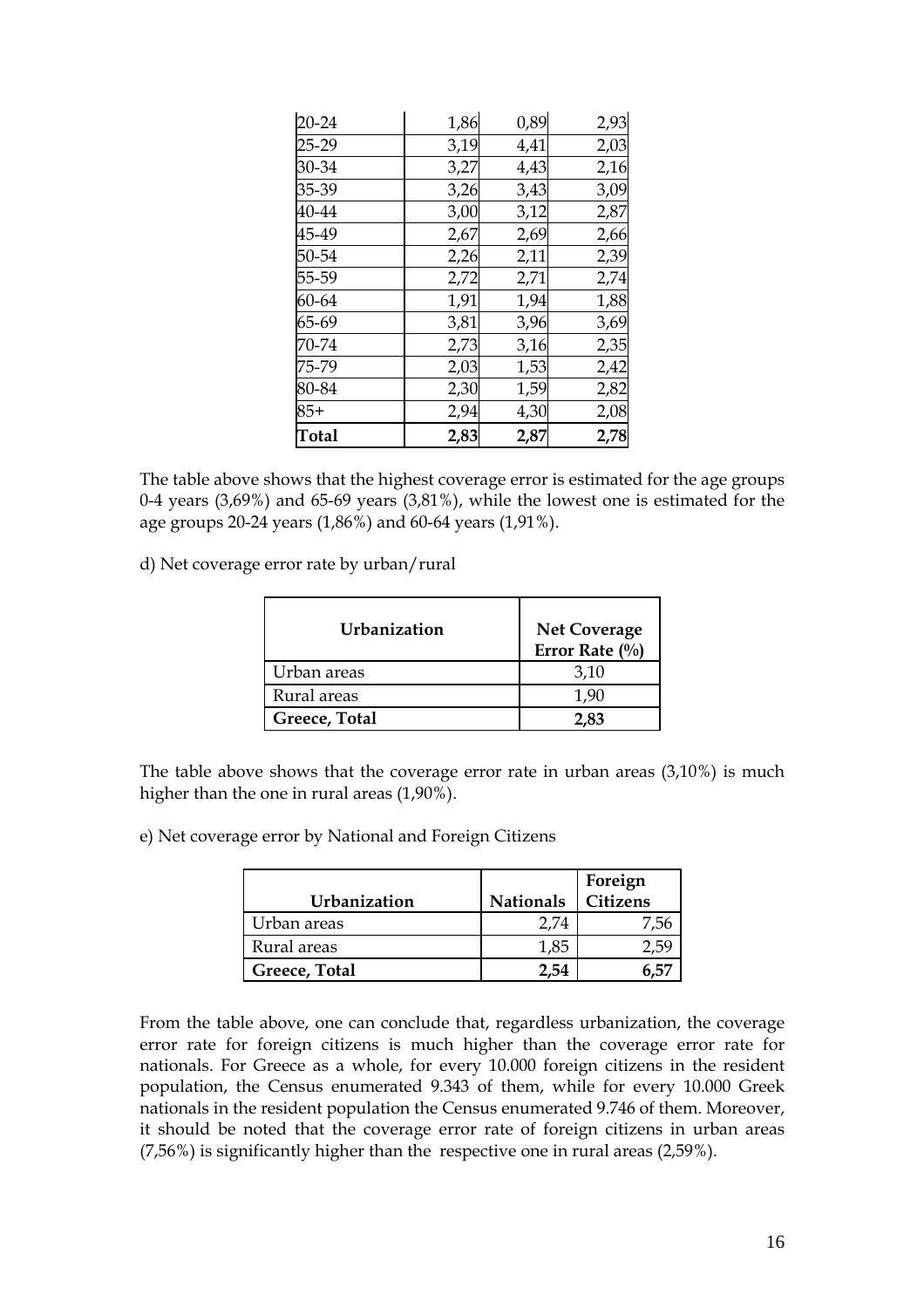The following table presents the rates of agreement between the two surveys (Census and Post Enumerating Survey) with respect to the variables of marital status and citizenship. Agreement rates indicate the degree to which the data collected for the matched persons in the Census and the Post Enumeration Survey coincide.

| Agreement rates of responses between the Census and the Post<br>Enumerating Survey (%) |       |  |
|----------------------------------------------------------------------------------------|-------|--|
| <b>Variable</b>                                                                        | Rate  |  |
| <b>Marital Status</b>                                                                  | 93,9% |  |
| Citizenship (Nationals/Foreign Citizens)                                               | 98.8% |  |

Information: Division of Population and Labour Market Statistics Section: Census and Population Panagiota Poziou Tel: 213 135 2171, 2911,2913,2873 e-mail : <u>census@statistics.gr</u> http//www.statistics.gr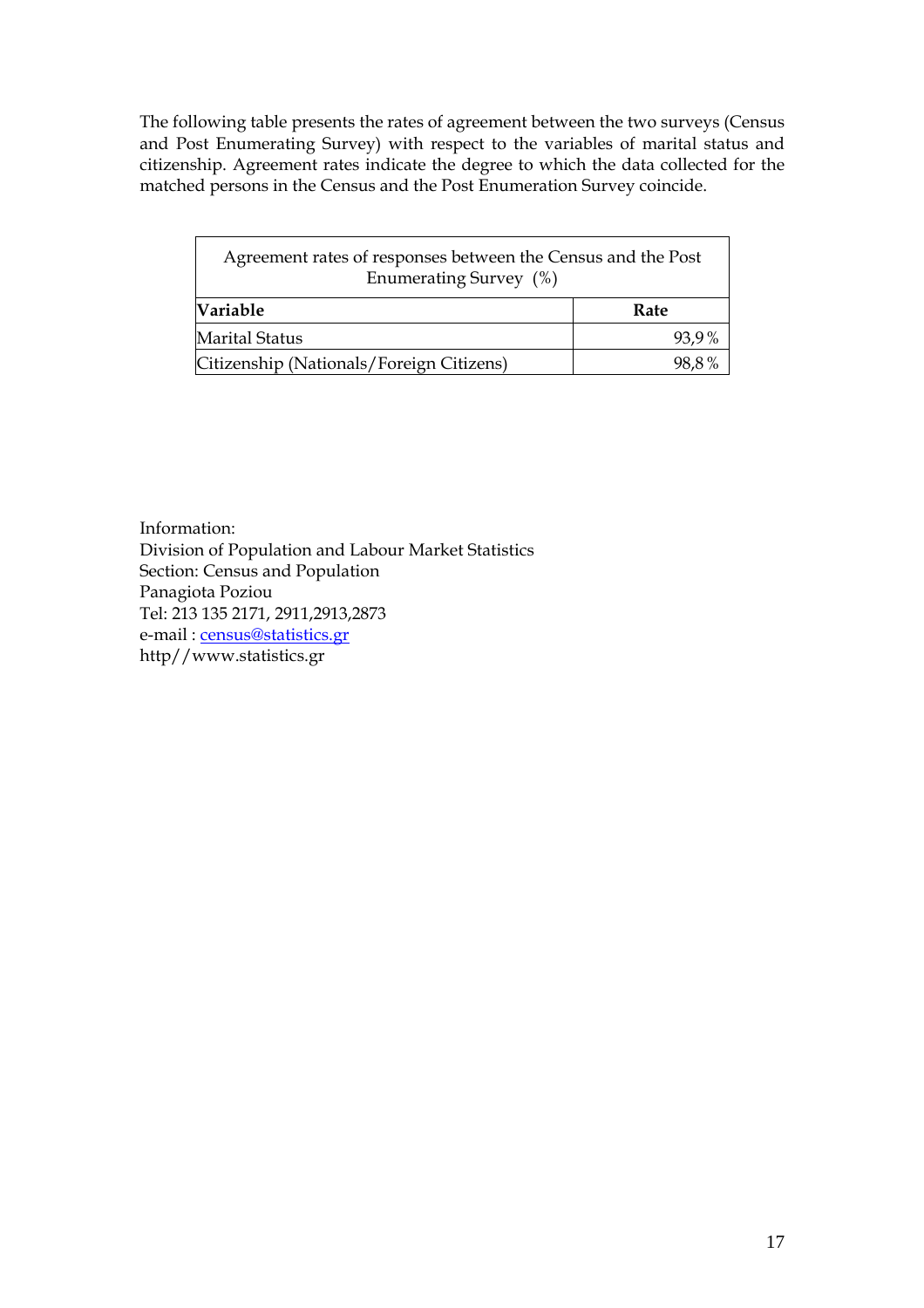#### METHODOLOGICAL NOTES

## 1. Legal Framework

The conduct of General Censuses of Population-Households and Buildings is provided for in article 10 of Law 3832/2010 "Hellenic Statistical System (ELSS). Constitution of the Hellenic Statistical Authority (ELSTAT) as an independent authority". In particular, the 2011 Censuses of Buildings and of Population – Housing were conducted on the basis of Presidential Decree 168 (Government Gazette 223, issue A/2008), and in compliance with the methodological principles of Regulation (EC) 763/2008 of the European Parliament and of the Council and its implementing Regulations related to Population and Housing Censuses, the Joint Ministerial Decision 1524/Γ5-473 (Government Gazette 425, issue B/2011) and its amendment (Government Gazette 783, issue B/2011), and with the Legislative Act relating to the Conduct of the Population-Housing Census (Government Gazette 106 issue A/2011), as it was ratified by Law 3995/2011 (Government Gazette 166 issue A/2011).

## 2. Purpose

The purpose of General Censuses is the collection of data related to the Resident Population of the Country, the demographic, economic and social characteristics of the population, their housing conditions and the characteristics of their dwellings, along with data on the stock of buildings of the Country.

#### 3. Definitions and basic concepts

3.1 Resident Population: the total number of persons normally residing in a specified geographical area for a period of at least 12 months prior to the date of conduct of the Census, or who have arrived at the place of usual residence during the last 12 months, with the intention to reside in the area for at least 1 year.

3.2 Household: is defined as the total number of persons permanently residing in a dwelling, conventional or not, irrespective of whether they are relatives or not.

3.3 Nuclear Family: A nuclear family is defined as two or more persons who live in the same household and who are related as husband and wife, as cohabiting partners, or as parent and child. Thus, a nuclear family comprises a couple without children, or a couple with one or more children, or a lone parent with one or more children.

3.4 Child: refers to a blood, step or adopted son or daughter (regardless of age or marital status) who has usual residence in the household of one of the parents and who has no partner or own child(-ren) in the same household.

## 4. Conduct

The methodology of the 2011 Census differed from the previous Censuses, in the following areas: